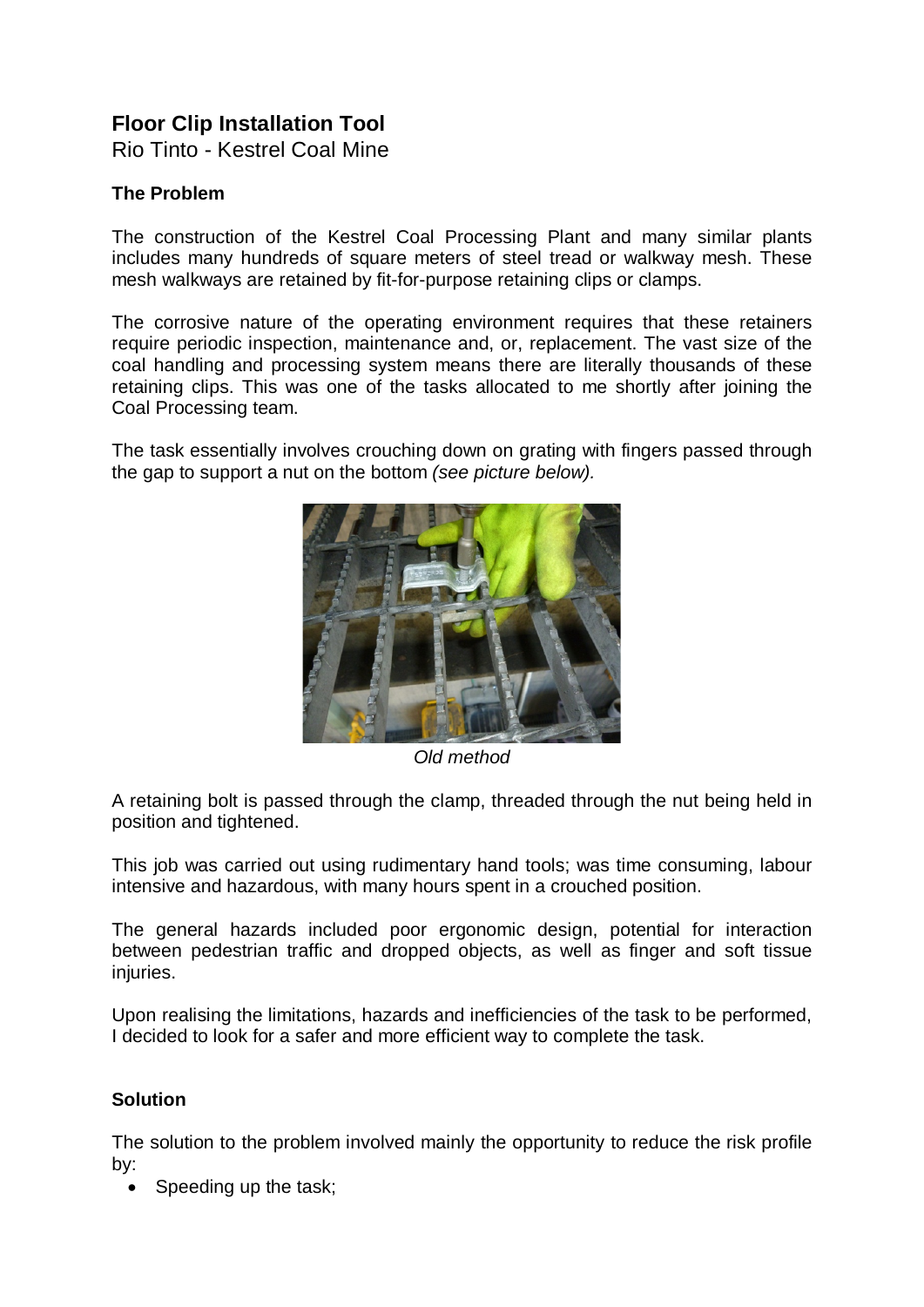- Eliminating the potential for finger injuries;
- Eliminating the potential for sprains; and
- Reducing the potential for dropped objects.

Internal stakeholders:

- Manual Handling sub-committee: While this improvement has been identified and worked on mainly by myself, the opportunity was discussed with and supported by the Site Manual Handling Sub Committee.
- Site Ergonomist/Physiotherapist and Health Advisor: The sites Ergonomist/Physiotherapist and Health Advisor were consulted during and after the improvement, to assess the potential risk reduction and benefits in relation to reducing the potential for injuries and strains.

To speed up the tightening of the retaining bolts I selected a cordless driver drill fitted with a socket attachment, to drive the retaining bolt. In order for this to work the nut on the underside of the clip would need to be held up into the bottom half of the clip to stop free rotation and facilitate tightening.

With the old method the nut used to be held in position using fingers stuck through the grating. The potential for finger injuries existed if the nut locked on the thread and the torque of the driver drill spun the lower half of the clip during installation.

In order to eliminate need to expose the fingers, I designed and constructed a tool that can be placed through the mesh using just one hand. The tool is angled through the gap in the grating to get it into position. With this I can support the underside of the clip and raise the nut on the retaining bolt up into its locking mechanism. This then allows me to screw the retaining bolt down with the driver drill.



*New set-up*

As this tool is designed to fit through the mesh to access the underside of the mesh there is a danger of the tool falling through, to the level below. This hazard has been eliminated by the use of a retaining lanyard.

To address the hazard of other smaller objects falling e.g. nuts, bolts and clip parts, a mat is deployed at the work area in conjunction with a parts hopper to eliminate the danger to persons working or walking below.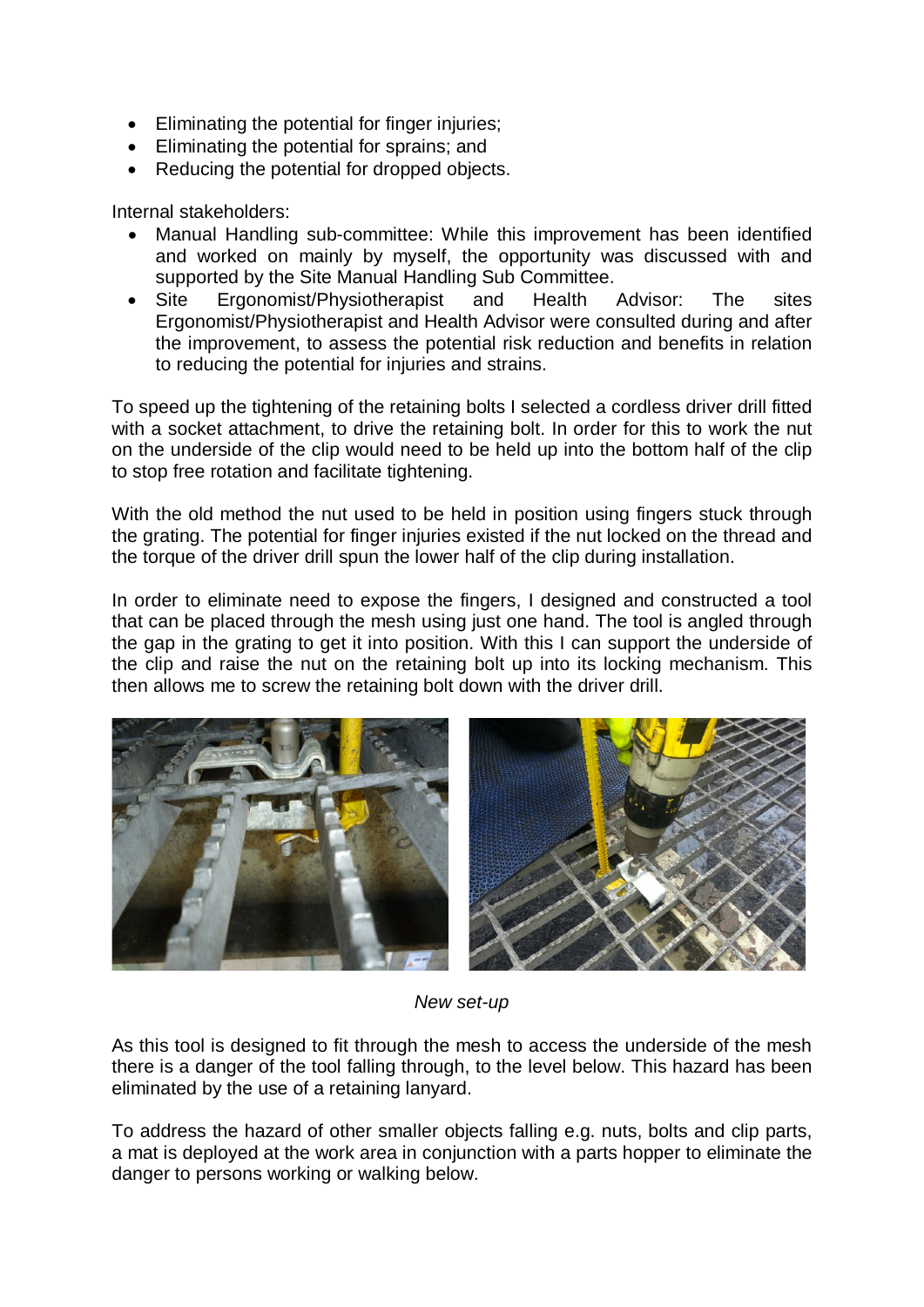To address the ergonomic and related posture problems it is recommended that the operator utilize a seated posture via a step stool or the use of knee guards.

The solution has been designed internally, with no external support required. I worked through the solution on my own, assessing the hazards, identifying the need to eliminate them and speed up the process, and utilising my experience to look for alternatives.

Following the development of the tools and process, this was communicated to the workgroups and leaders at the Coal Processing Plant and steps taken to develop a Safe Work Procedure which is now part of the sites Safety and Health Management System.

The tool kit and the proposed method of operation has been trialled by the other members of the maintenance team with confidence and approval.

In applying the hierarchy of control to the proposed solution, the focus has been mainly on *eliminating* the exposure for finger injuries and dropped objects. The potential for strains and sprains has been reduced by reducing the overall time spent on the task and reducing the need for continuous crouching *(substitution).* The design of a tool to hold the clamp and nut fits into the category of an *engineering* solution.

## **Benefits/Effects**

Safety and occupational benefits:

- Ergonomic improvement to the posture position for the operator.
- Elimination of falling objects hazard (tools and clip components).
- Elimination of fingers in line of fire (crushes, cuts from burrs and rotating parts).
- 1. With the extended handle on the tool this allows improved back posture. The use of the driver drill reduces the time in a crouched position. Utilizing a seated posture via a step stool seat also reduces the ergonomic hazard and strain on the knees. If the seated position is not possible it is recommended that knee guards be used.



2. To eliminate the potential of tools falling from one level to another, a wrist secured lanyard is attached to the operator. To control the hazard of falling clip components a work area parts hopper and mat are deployed close to the work area for the assembly of the clip. The use of the mat allows the user to relocate